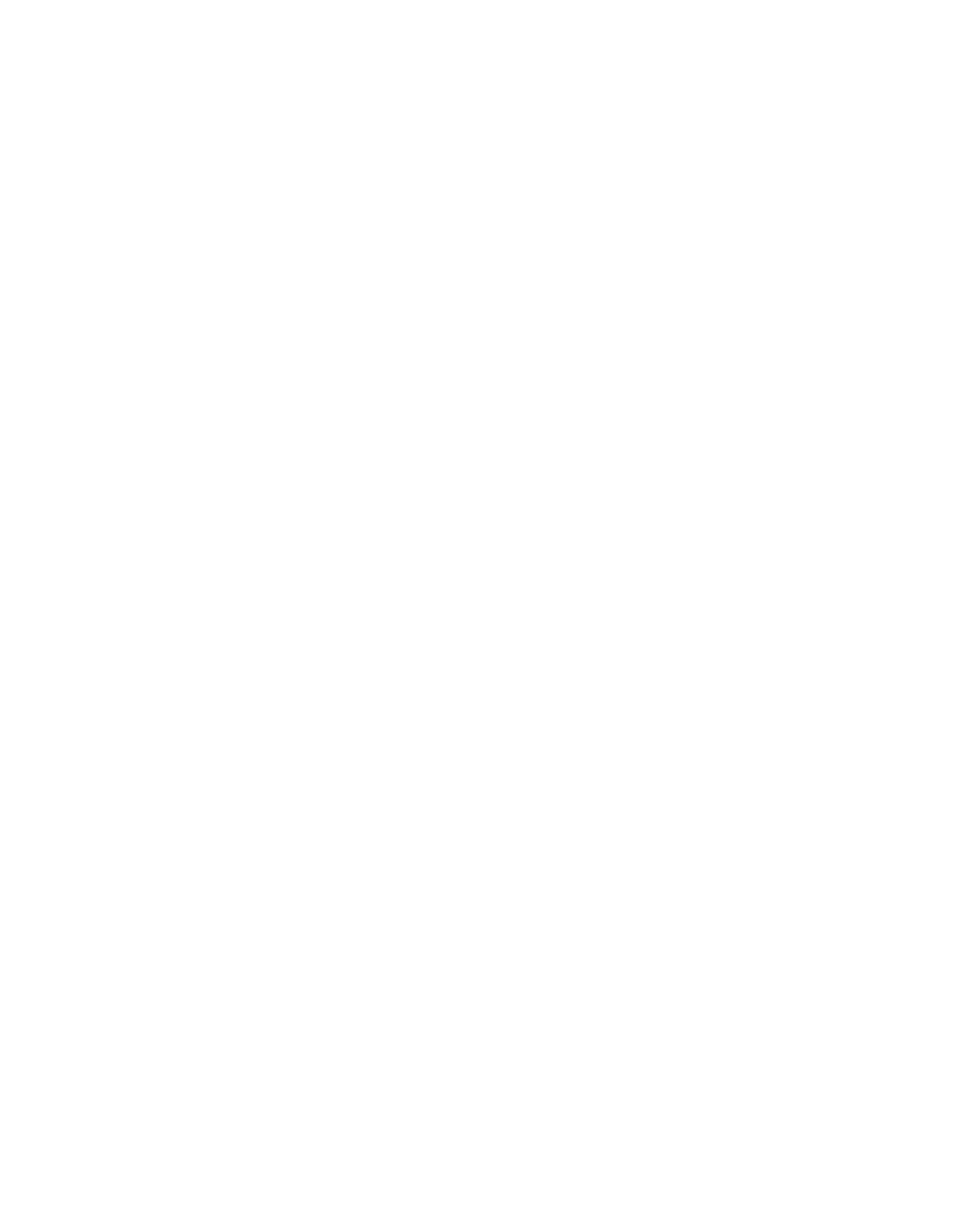Katharina M. Nieves Katsunobu Okazawa Riley L. Plass Harry C. Radke Emily R. Reda Alexander C. Repp Kevin William Ries Thomas Jonathan Riggers Katherine A. Rodgers Nicolette Marie Russo Daniel Antonio Salvatierra Jamie T. Saxe Grace F. Schaefer Megan Schlichting Tyler Jason Schneider Mia C. Serritella Matthew H. Shamberger Emily T. Stock Una Catherine Daly Stopford Ryan Anthony Stuto Mariah E. Tidwell Grace R. Tinklepaugh Juan Eligio Vallejo Castillo Natalie Jean Vernon Stephen James Walter Mackenzie E. Ward Monica Elaine Weber Annabelle Rose Wheeler Gina Leonora Wittek Levi James Wunder Emily K. Zenger

### **Economics**

Anthony Thomas Albanese Yutaro Bannai Michael John Barnett Cody James Blasko Kevin Cook Jordan M. Cooper Carson A. Correll Matthew Scott DeSimone Jackson R. Diamond ++ Jake Thomas Faigle Michael Edward Gannon Joseph Daniel Gomez Arias Heather Haruka Hashizume Vanessa Lizzette Lopez Romero Nicholas A. Lorenzo ++

Tyee Orion MacDonnell-Miller Malachy Denis McAvoy Gisselle Ojeda Nicholas R. Palmer Christopher Yahnundasis Perna Felicia Ponikau Julian Spyros James Ponirakis ++ Jonathan Kirk Preston ++ John Paul Ragozzino Joseph M. Ragozzino Olivia S. Rapisardi Nicholas L. Rosebrook Hunter P. Roy ++ Roy Schwartz Gabrielle F. Scibelli Jacob M. Stein Oliver Stordahl Alexis Rene Vinolas Madalyn Valerie Young

### English

Christian Benjamin Alferi Aidan J. Aman Abigail H. Anderson Amanda Eve Austin-Bassett Chase M. Boggs + Sydney Marie Bosworth ++ Kathryn A. Capone Thomas J. Castronova + Jesper Holden Chitsaz ++ Natalie Ann Chojnacki + Jessica M. D'Antonio + Amina E. Diakite Alison N. DiCesare Tess Surlis Duignan + Emma L. Durfee + Madisun Rae Edmond Jaden Mackenzie Englert Kayla Anais Eyler ++ Isabella G. Fazio ++ Hannah G. Fuller ++ Marin Blossom Goodstein Devin Rose Gordon + Chaim Anthony Green Mackenzie R. Griffin + William G. Hecht Jamie Henshaw + Katherine Grace Johnson

Cameron James Kane Charlie M. Kenny ++ Christian Lanzetta Grace V. Lawrence + Noah Joel Lieberman Cameron Luquer + John W. Mattison Sophia Almas Montecalvo Maeve Morley Jenna A. Murray Rebecca Ann Nace + Christian Anthony O'Toole Ethan J. Owens Walter Theodore Paskoff + Ethan P. Pelletier Cassandra R. Pepe Samantha B. Phillips + Sarah H. Pleines + Sarah Grace Proper + Jose L. Romero + Olivia L. Root Sophie Wynne Schapiro + Quinten Hilario Seskin Andrew J. Shutes + Connor J. Skelton + Hannah E. Sullivan + Noah J. Taylor Lyndsay M. Tudman Jessica R. Vance Georgia Katharine Ludwig VanDerwater Juliet Rose Wenzel Nick H. Widman Imani Williams

### **Geochemistry**

Victoria Anne Taylor

### Geography

Carianne M. Carnevale Hannah Louise Dunnington Dorn Theodore D. Esposito Kyle C. Farry Emily Margaret Keenan ++ James D. King Alexandra Nicole Koutsogiannis Melanie R. Krieger Alexander C. Maccallini ++

Gabrielle Marie Neubert Emma Rose Ranney ++

### Geological Sciences

Connor M. Curley Emily A. de Jong Lucas Owen Glomb Shannon J. Hart Jefrey S. Kucerak Ryan P. Lee Thomas Maximilian Mendiola Jason E. Mueller Konnor Matthew O'Bara Vera L. Potter Griffin W. Rose Alejandro Luz Tejera Devon James Underwood Joshua A. Yanuck

### **Geophysics**

Jenna T. Syposs

### **History**

Jillian R. Adams Elaina Lynn Alston + Samantha L. Anderson + Jenny Elizabeth Bartholomay ++ Jessica Elyse Benedetto ++ Robert Stanley Billings ++ + Charles A. Boden Harry Howe Bond VI + Marissa A. Carroll + Katherine Grace Collins + Anthony J. Cooney + Brendan Arthur Cunningham + David M. Dennett Heather Rose Dreyer + John McFadden Dubay + Victoria W. Duegaw Tiara Ora Edwards ++ Sarah Elizabeth Fadlaoui + Jefrey Lee Fox Seona Gadow Timothy D. Gilliard Angel Gonzalez ++ + Lara Faith Goodman + Michael Bernard Kleinlercher ++ Amy S. Lenartowicz + Christian John Lopienski +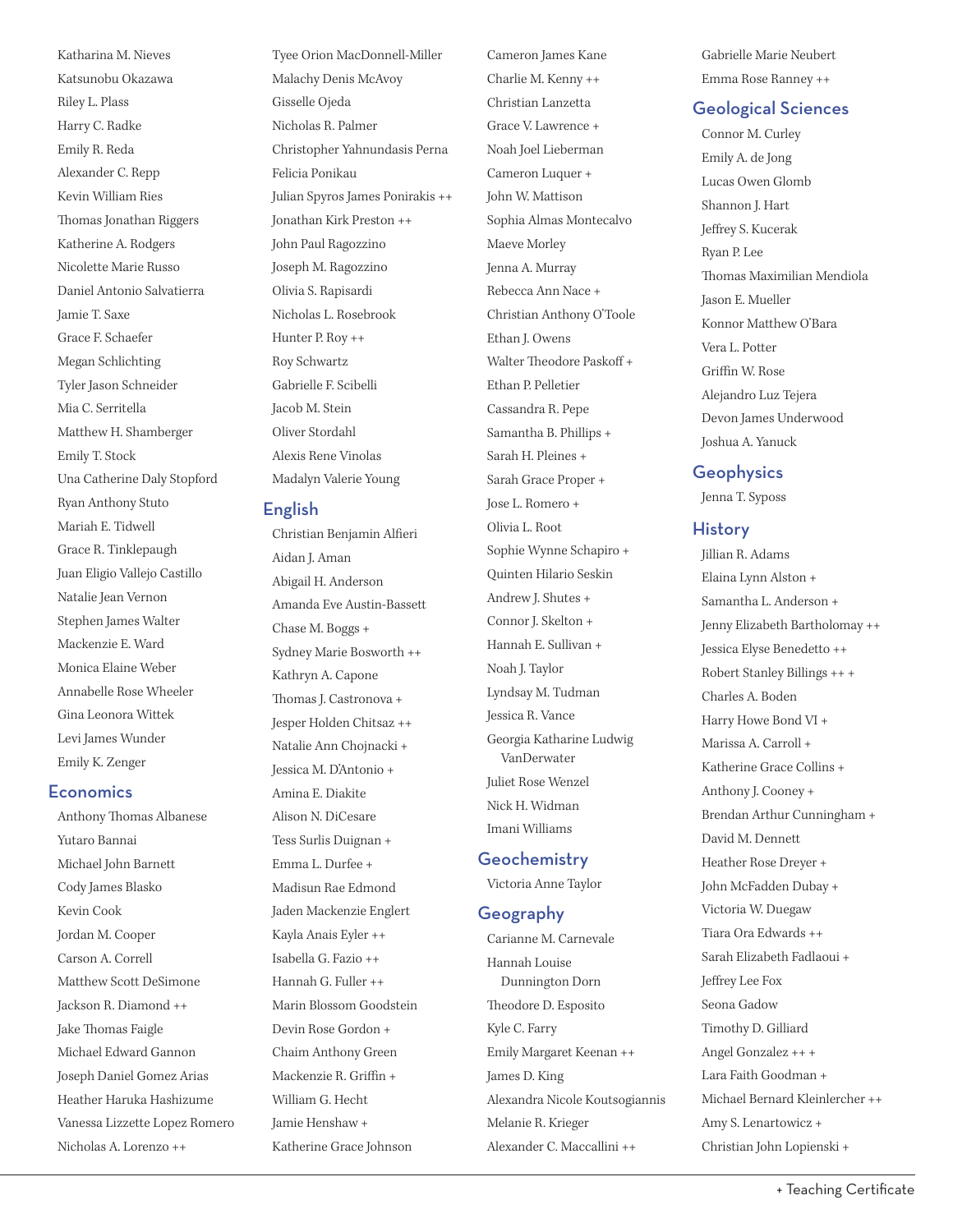Alex P. Mangovski + Una Kim McGowan Ryan P. McMullen + Franco J. Melito + Alissa L. Moeller Joseph O'Connor Brandon N. Omeljaniuk ++ Natalie S. Orman Jacob D. Ovenshire Connor J. Reynolds + Griffin N. Roddy + Claire Rogers ++ + Zachary Aaron Saltzman Michael Henry-Francis Sheedy + Kevin Michael Shepardson + Jake H. Sikorski + Parker E. Slawetsky Jaclyn Taylor Smith + Bryce Lawrence Stanton Adriana N. Straughter + Adam James Sweikata Liam T. Thompson + John Wallace Trutt Liam P. Tufy Jonathon A. Vanvleet Daniel Ross Vasbinder ++ Dylan James Vivenzio Megan Willison + Luke M. Wollweber ++ Katarina G. Woods + Benjamin J. Zakes + Grant K. Zucker

### Individualized Studies

Karl Christopher Kern Dara S. Scolnick Lauren Patricia Smith

### International Relations

Garret David Beaupre Alexa Taylor Blandeburgo ++ Monica Gail Colubio Cabahug Valerie N. Catalano Nicholas Antonio Cerasi Muneeb Omer Dahab Kera Myra Franceschini Mary V. Gibb Emily G. Goldstein ++

Catherine I. Gonzalez ++ Kayley Hill Keyla Emely Martinez Shannon E. McKenna Itzel Mialma Romero ++ Emma Nicole Nugent Megan Jayne O'Malley Hanny Sammy Qadri Bria J. Robinson Celina Rodriguez Sarah C. Sheffield Katherine Diane Welch

### **Mathematics**

Luke N. Andres Nicole Brooke Atkins Lauren E. Beneat + Ashley Antionette Boccio + John Peter Bohrman + Ryan James Burnett Madeleine Mae Clinton Jeremy Paul Contreras Collin R. Coryell + Lucas G. Craner + Amanda Marie Daum Emma Elise Deibler + Sarah Yvonne Dohr Christina L. Eames Alexandria L. Ferrentino + Megan Marie Friske Jillian Nicole Hendler + Huiming Huang + Christopher Johnson MaryClaire Lynn Keach + Katherine Arlene Kreiss + Jaehyung Lee Zachary A. Lewis Alexander S. Livingston John C. Lyons + Chad Robert Marinelli + Julia Catherine McMahon Kaitlin Elizabeth Miron + Alexander M. O'Reilly Linsi Ouyang + Marisa Elisabeth Runfola + Melissa Stein + Jake T. Storey + Morgan R. Vullo +

Elias J. Ward Shike Zhang

### Music

Jillian Hope Doyle Brandon Joy Evan B. Panzer George Daniel Perdomo ++ Elijah Niles Reed Toria Lee Sherelis

### Musical Theatre

Marianne Maysuch ++

### Philosophy

Matthew Jonathan DiMartino Ian Patrick Merrihew Brian Minton Lamina Farhin Reja Thomas Skinnider ++ Liam C. Sullivan ++

### **Physics**

Morgan Edward Brown Michael P. Fabrizio Bailey Noelle Filer ++ Nicole E. Gindling Katherine Hayes Noah M. Helburn Vizma Aina Leimanis Hunter Lorenz Louscher ++ Hunter S. Markland Kevin Mooney Daniel P. Ornelas Jovahn Antonio Roumell Dante Nicholas Scarazzini Gabriel P. Stash Luis Miguel Yanez Zamora ++

# Political Science

Jennifer Barahona Daniel William Bast Sean Beaver Laura Lyn Benjamin ++ Preston John Boliver Darbie A. Burke Lucas Q. Capobianco Jahnia Cherenfant Savana R. Conrade Sara M. Corbett

Danielle Grace Crowley Colin Everett Cubitt Moriah N. Daniels ++ Benjamin J. Flaherty Zoe M. Frost Ashley M. Gilmore Mathew W. Granger ++ Joseph F. Guagliano Eli Jose Hatchette Cyntia Romay Hicks Claire Trinicel Jennings Colleen M. Kennedy Uliana L. Kitar Mattie Alexandra Klein Anna J. Lange Elizabeth M. Lesser Linda Lin Nicole Elizabeth Losurdo Emma R. Lynch Maura E. McCabe James Edward McGlynn Madeline Geli Miller ++ Sophia Modugno Cole R. Montefusco Carly G. Nunneker Jessica Marie Orlando Joseph Arthur Pudim Luke V. Pullo Matthew William Pyskaty Jacob A. Radigan Jacob Edward Reid Yadariselt Romano Theodore Francis Rose III David I. Rossman Sara Nicole Grace Rule Joseph P. Salvatore Natalie Marie Schuster Madelyn R. Smith Henry T. Stone Spencer O. Stone Benjamin David Valade Griffin R. Walpert ++ Robert Joseph Williams III

# Psychology

Nicole L. Acquavella Samantha M. Andolina Olivia Rose Armao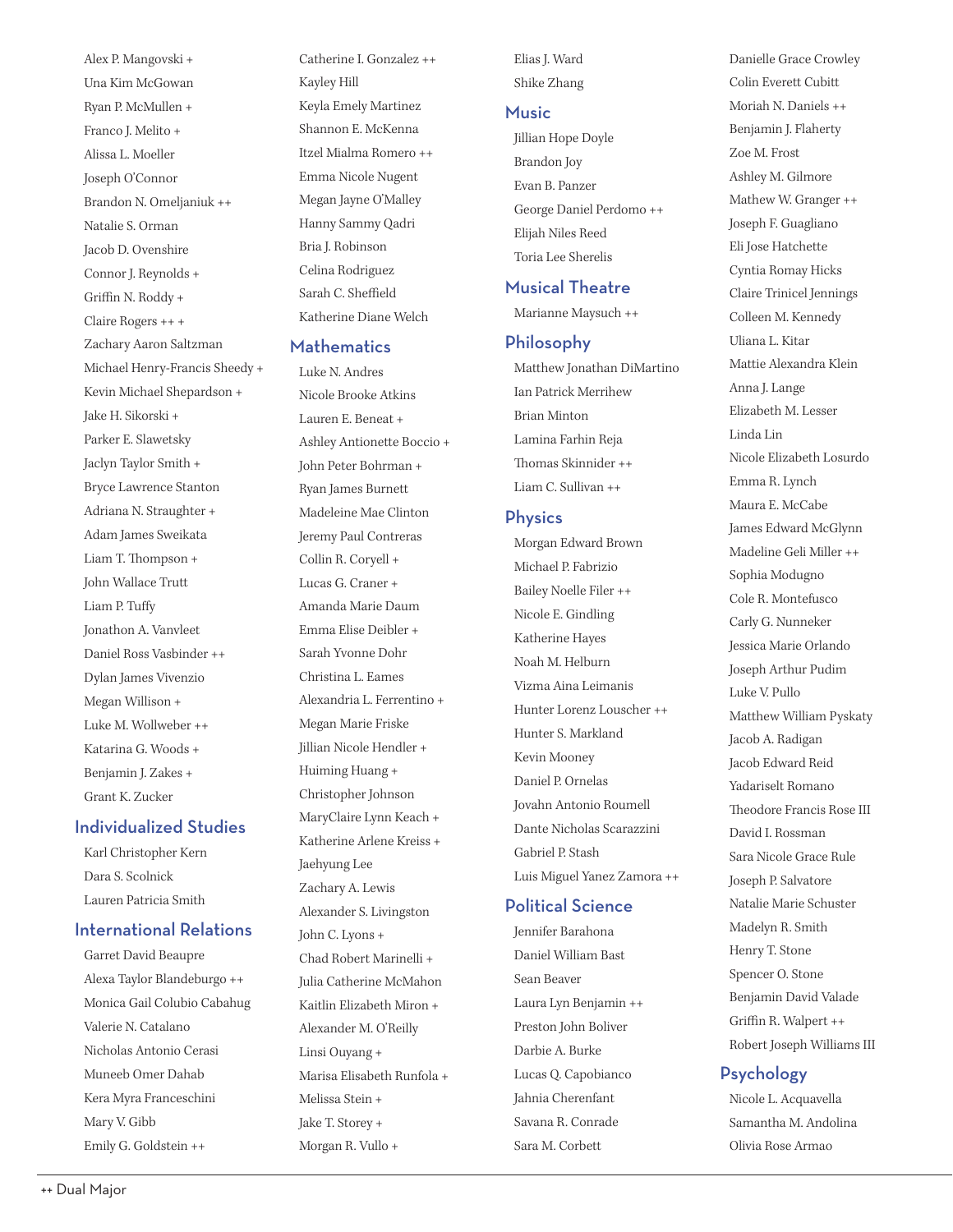Emily Ashley Atamanchuk Alicia Susan Bauers Emily S. Bengart Nina Bishop Haley Lynn Blaszak Jennifer Jessica Bodzon ++ Emma M. Bragas Anna Caroline Briganti Odalis Vanessa Brito Katherine Linda Bugbee Lea Rose Caliendo Craig C. Campbell Naomi Candelaria Emma L. Carlson Mya G. Carney Phoebe Chen Nicole Chica Rodriguez Hannah Catherine Christopher Jacob R. Clarke ++ Christina Margaret Costa Maya Elizabeth Cottone Hollie Lynne Cox Taresa Maria Crimi Richard P. Cusumano III Grayson Levi Dailey Anna Grace Demer Maya I. Dengler Jenna M. Diaz Grace M. Dillingham ++ Shelby L. Dobbertin Jordan Natallia Ducato Christian Michael Duemmel Camille R. Epolito Bahadir Erol Julia I. Faigle Karina Fernandez Victoria Nicole Figueroa Misha Firstein-Rudder Hayley C. Fleischer Sierra Morgan Chanda Flores Tifany Adilene Flores Moran Kyle M. Foody Rachel M. Frampton Julia Nicole Fred Brooke D. French ++ Emma M. Gaenzle Alexandra M. Garwood

Angela Gaston William Robert Gebhardt Grace E. Gehrke Jillian Jeanne Ginnane Sydnie Noel Glinski Ashley Rose Gorny Cassidy Jones Goucher Chloe Elizabeth Graupman Rachel M. Green Catherine Ann Grossman Kayla Nicole Grosso Lily B. Guido Sean A. Hannan Samantha R. Harris Grace Hart ++ Ashlyn Nicole Harvey Jasmine L. Haug Sara Lillian Heckman Olivia Pearl Herring Ellyn Renee Heusler Grace A. Holzman Jacob Daniel Houseman Paige N. Hurlburt Lindsey N. Isenberg Cally O. Issidoridis Parker Steven Jackson Linda Grace Jaimes Abbey Mae Jarrett Madeline T. Jewell Vera Aminta Johnson-Woodard Allie Judge Cassidy Lynn Kamean Bebe Rafeeda Katadeen Tanjim A. Kazi Alison Rose Keane Marina C. Kiesling Grace Anne Klomp Lauren Elizabeth Kluck Natalie Knox Natalia Caroline Krol Courtney Lynn Langworthy Gwendolyn Leaf Terry Lei Daniella M. Leone Rachel Perry Leone Andrew Dimitry Levine Hannah Rose Lewis

Qing Li Tammy Li Jada Marie Lucarelli David Adam Lucas Logan D. Lum Haley Elyse Maggs Shane J. Malone Samuel A. Mastrangelo Phoebe J. Maxwell ++ Amanda M. McCauley Bailey S. McClellan Shannon Marie McEntee Desiree Rose Metzger Eli J. Miller Elise Catherine Miller Brittany Hope Misiaszek Louise E. Misiti Jessica Anne Moellendorf Noah Isaac Moore David C. Morrison ++ Sahibnoor Singh Multani Nicholas Schuyler Mungeer Megan Niles Zoe Jing Nusbaum Miles N. O'Brien Cameron Garrett Oropallo Jenna Palazzolo Hailey C. Parsons Haley Brooklynn Peck Luiza A. Perez Jessica S. Perrone ++ Sydney M. Petrella Julia Faith Pettis Samantha Beth Plows Olivia Marie Pontello Taylor Marie Presutti Daniella Maria Alejandra Quiroz Hannah K. Rathbun Stephanie T. Reis Jordan S. Rice Kiara Veronica Richmond Maryn Grayce Rodabaugh Emily Theresa Rodak Megan E. Roell Ashley Michelle Romano Samantha J. Rosenberg Thomas E. Roskey

Bret Anthony Rosno Leah C. Russell John Saggese Emily Michelle Salvemini Gina Marie Santoro Leila T. Sassouni Joseph H. Saxton Katrina C. Saylor Sarah G. Schmitt Isabella Bayley Schmitz Naomi D. Seid Vanshika Sharma Gwenyth Elizabeth Shepardson Leigha Rose Smith ++ Jacob A. Strusa Taylor M. Swartz Gabriella Marie Tandoi Bridget Lynne Urbanski Holly D. Vion Kacie Olivia Voigt ++ Kathryn Mei Wallace Amanda Weinreber Briana J. Wellenzohn Joshua J. Wendt Jessica Grace Wilk Hannah Rose Wood James Tingpo Wun Shania Yang Margaret Elizabeth Yauney

### Sociology

Crystal A. Alvarado Charity G. Betters Kathryn G. Connell Catherine A. Delaney Deziree Delgadillo Jack Timothy D'Errico Phoebe Tommaney Elardo Erica Gentile Gage Brian Grabowski Braxton Clive James Guy Margaret E. Hewitt ++ Teresa Jeanne Kilian Alyssa D. Merry Clara R. Mooney Miranda R. Nichols Mikayla R. O'Leary ++ Emilie Michelle Porter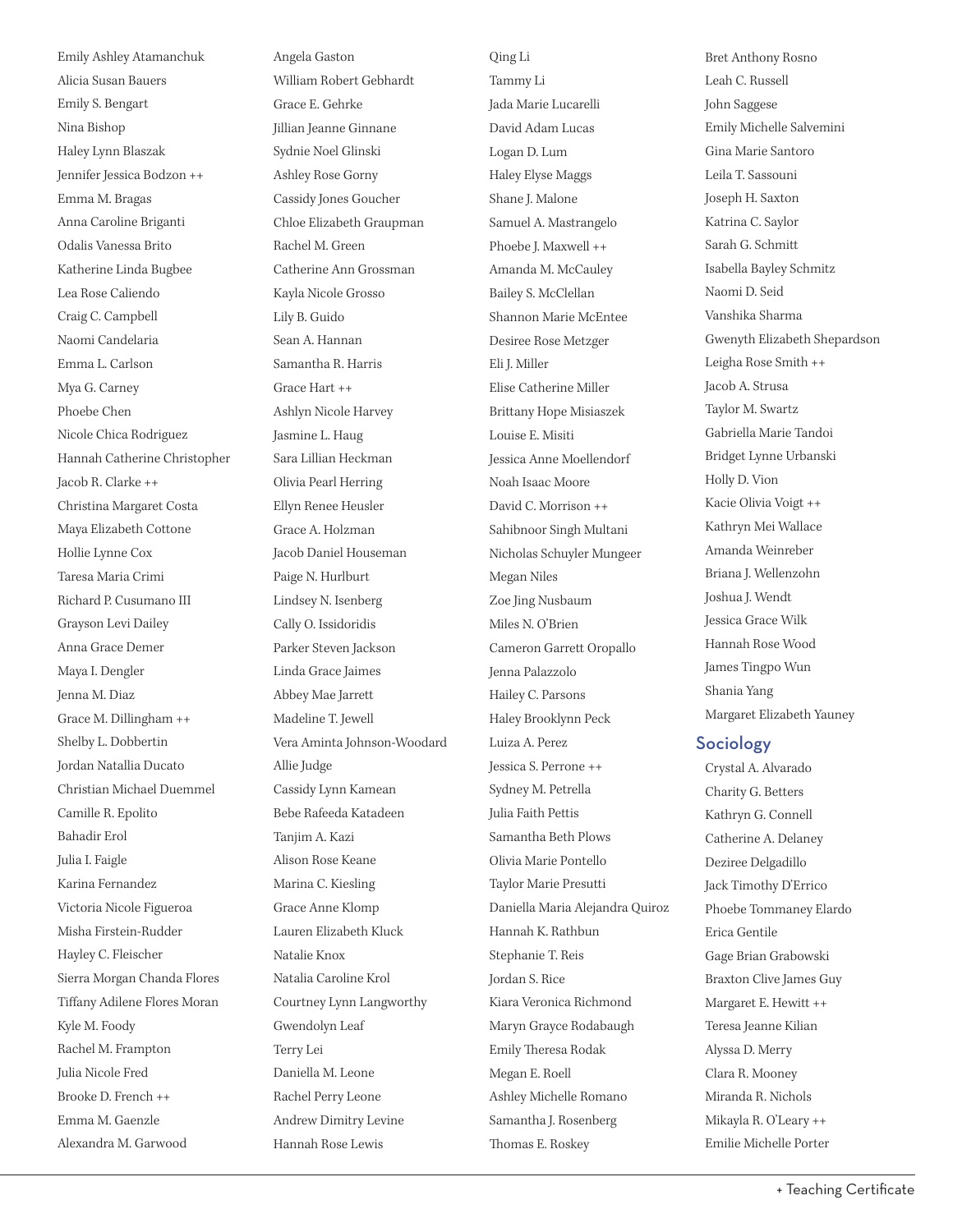Eileen Portorreal Maxcine Shontell Finley Lauriane Manuela Ngaya Fonkou Katherine D. Flynn

Dyanna Sarah Michelle Coble Laura Montes Brittney Lea Wolter Lillie A. Becker Abigail M. Cuyler **Natalie Montoya** Spanish Caysie Doughty Jillian Ann DeMaria ++ Jordan Katherine Moore ++ Erica Finkle Jake William Rogan ++

Lindsey M. Riggi Araceli Noeli Flores Maya Iona Nuñez Olivia C. Kochan + Brooke Ellen Stickles Krista L. Hoctor Allison Shae Panaro Erika Marcenaro + Marissa Ann Tambini McKenzie J. LaDue James Nicholas Perrone Lian C. McGuane Shane Ryan Veirun ++ Ben R. Leombruno Matthew Caleb Picco Lizeth Resendiz Rojo Sociomedical Studies Melissa Leon Ariel Samoohy Katherine Isabelle Yates<br>Katie M. Sheehan Katie M. Sheehan Theodys Alison Diana Briggs Emily J. Lumbis Katie M. Sheehan Theatre

Candidates for Degree, Bachelor of Professional Studies Musical Theatre

Jacob Thomas Anspach

<sup>T</sup>andidates for Degree, Bachelor of Science

Elizabeth S. Bianchi Eric D. Brown Haley Erin Brown Joseph Foster Copella Christopher George Currlin Majid Din Samuel Madison Giller Gino J. Junior Geordy Aponte Jack Barbosa Paige Margaret MacDonald Madhur D. Karki Jackson E. Brazo Matthew R. Blauvelt Allyn G. Madden Margaret Keane Grant Logan Cox Ryan Michael Bohen Olivia Aviel Rubi McNeil

John Patrick Antonelli Nicholas P. Matzelle Jessica Carmen Nischo Syndou A.L. Cissé Shae M. Antonicelli Sean Erik McClellan Katarina J. Schmidt Jack L. Donaldson John Atkinson Owen L. McNally Applied Physics Jennie E. Dworkin Ryan Austin Cameron L. Normandeau Caroline E. Axelsen Arianna Rose Falletta Christopher J. Baglieri Jonathan J. Notto LeiBin Li LeiBin Li Helaina Rita Fialkowski Emma M. O'Leary Jonathan R. Pastore **Biochemistry** Christian Joseph Provenzano Patrick William Regan Margaret Patricia Rosaschi Matthew Allen Rosenberg Claire Elise Koch Russell Sara C. Gow Michael A. Suchyna Sarah M. Schmidlin Madison Grace Jensen Laura Elizabeth Grippin John Frank Vecchio Jr. Julianna M. Schulz Brynn Taylor Johnson<br>International Brynn Taylor Johnson<br>International Brynn Taylor Johnson Kassidy J. Hamann Jesse Gilbert Welch Emily Claire Schwartz Mackenzie Marie Johnson Adelle K. Harris Brandon T. Wilson Sr. Hannah M. Smith Andrew M. Kareeparampil<br>Corey Inman Wolfe Taylynn Mary Tryon Kiera C. Horan Corey Inman Wolfe Taylynn Mary Tryon Kristen P. LaDue Zachary Iannotta Katrina Marie Zielinski Dineen M. Vogler Anna Meehan Lares

# Zachary W. Jencik **Applied Mathematics Biology** Brooke Licata

Accounting and Alana Martin Riley A. Grossman Hima Bindhu Chakka

Joseph D. Baldessarre Christine Marie Lynch Claire Genevieve Martin Jack Robert Royer Nicholas Glenn Schaertl

Jea Roung Lee ++ Una H. Donovan Phillip Cai Cassidy M. Mills

Kiersten N. Fuhrmann Kelsey Marie Gengo Tyler Scott Gerbsch Tyler M. Green Sara Riley Hoefler ++ Alex Jakubiak Jocelyn Jenis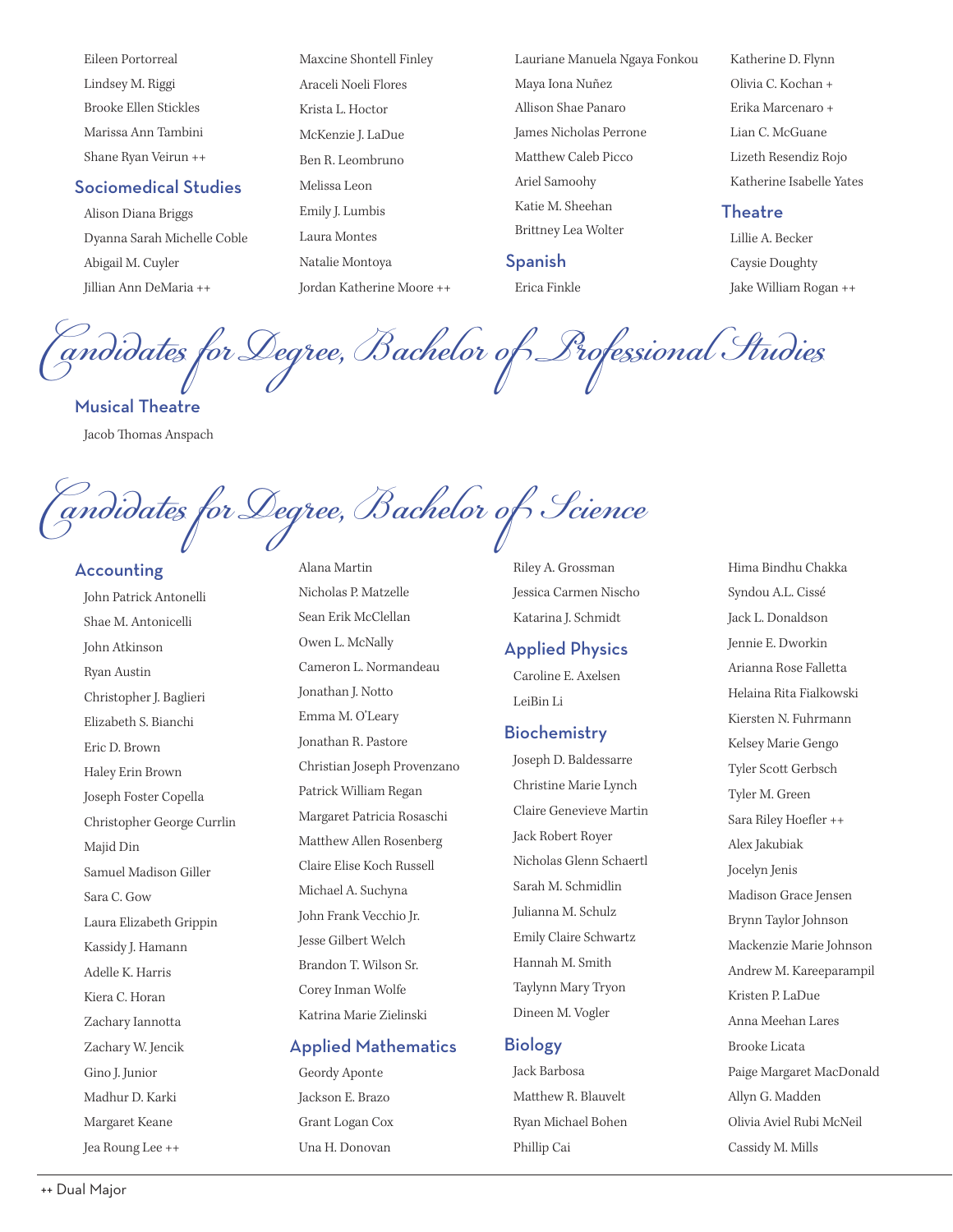Emily Morgan ++ Emma E. Colson Chris W. Martello Katherine B. Mullady Dennis G. Cooney Mikayla R. Martin Eliana Leticia Ontiveros-Oberg Andrew J. Costigan Ryan R. Martin Suhani Jayesh Patel Lauren Crandall Charlie William Mazzer Marisa K. Presutto Annalise Cudeck Hailey Rose McCue Jillian Rose Quay Baylee D'Alba Nicholas J. Meyer Daneal Girmachew Retta Sr. Talia Nicole Danno Brendan Michael Miller Taylor Nicole Riccardi Victoria Yvette Descorbeth Jared Minsky Marlena J. Ridley Thomas P. DeVito John Donald Moran Isabelle Rose Sarle **Ioseph DiGilio** Joseph DiGilio Madison M. Mulder Vincent A. Scalcione John Patrick Donahue Blake Edward Nahalka Meghan Elizabeth Sheridan Keis Durrani Nicole Kathryn Nash Giovanna M. Sineo Jordan R. Egger Erin Margaret O'Connell Carlie C. Stalker Joshua D. Farmer Troy M. Odin Janie Grace Swanson Ivan Dmitrievich Fedorov Roseangel Pacheco Mason Todhunter AnnaMarie E. Flaitz Samantha M. Padula ++ Lance M. Volpe Emiko Raine Fujikawa Rory James Patterson Lacey A. Walsh Shane Patrick Gaffney Meaghan Perrino ++ Brett Harrison Woodworth Jack Thomas Gauck Alexander David Pezzi

Lin Kai Ye Noah R. Gerlach R. Gerlach Rahim Pirmuhamedov **Business Administration** Jonathan Marc Goldman Grace Bonnalyne Poniatowski Luke Austin Ailinger Alexa J. Gutwenger Julia E. Preston Haim Eliyaho Alkobi Madison I. Harding Slade Jacob Vanderbilt Pulliam Julia Maureen Amara Julissa Marie Hernandez Syed Muhammad Uzzam Murad Amurlayev Natalie Marie Herr Rashedi Ephraim Kof Asante Liam John Higgins Emma Jane Reed Zachary Otto Barber Reanna C. Hughes Meghan E. Reitz Jared Max Benson Gunnar O. Hunt Isaiah David Rodriguez Gillian E. Berardi ++ Laura A. Jackson ++ Tomas M. Rohan Christopher John Blaser Brianna M. Jones Megan Lee Rotunno Victoria M. Blunnie Jack Michael Joyce Mary Catherine Saladino Makayla M. Booth Shannon Keenan Laura Vanesa Salcedo Lopez Daniel James Bosio Justin Kyun Kim Tyler J. Senall Andrew T. Byrne Kevin Derek Krasecki Briana N. Senear Sean Riley Byrne Amber Sky LaBell Harrison M. Shashaty Derek M. Callen Ryan Jude Lajoie Grant K. Shoemaker Bryan Anthony Campagna Michael Stephen LeVan Madeline Slaski James Joseph Campagna Olivia P. Lewis Jaidyn E. Smith Enrique Carballo Darwin Lien Noah R. Smith Aidan P. Carroll **Andrew Jacob Liguori** Trey M. Smith Clarissa Rosanne Chambers Sean Lin Matthew D. Soraghan Valentina Chavez Roman Joseph LoCicero Jake H. Stefen Christian Amante Chin Isabella Faye Loveless Tory H. Steinroeder Kyra Ann Clark Jason Dennis Lupp Jonathan Salvatore Stypa Henry S. Cleghorn Jonathan M. Manfre ++ Scott A. Tanner

Maddison M. Taylor Nicholas Vincent Theall Trent M. Thomas Timothy Vartigian Cesar H. Vasconez Taryn Ann Vivian Benjamin David Voce Benjamin Clark Welling Ryan A. Wilson Corey R. Wirth Thomas M. Wollen Johann Raymond Bartley Woodcock Nao Yoshikawa Patrick T. Yule Lauren Elizabeth Zeh Peter D. Zittel

### **Chemistry**

Emily C. Benton ++ Bradley L. Farnham ++ Harrison J. Hormell Jack Peter Santariello

### Individualized Studies

Jenna Nicole Berry

### **Mathematics**

George Clapper Melissa A. Moore

### **Neuroscience**

Karissa K. Garbarini Julia Elizabeth Hoyt Edwin J. Hugh Jr. Tucker Paul Landwehr Sean Stephen McBride Joey Dana Morgan Hailey Nicole Niles Julie R. Perrone Betina Krumova Popnikolova Isabel Leah Ross Matthew Dongjun Shin Sarina Singh Lucia Verrelli Cole Ferenc Zsemlye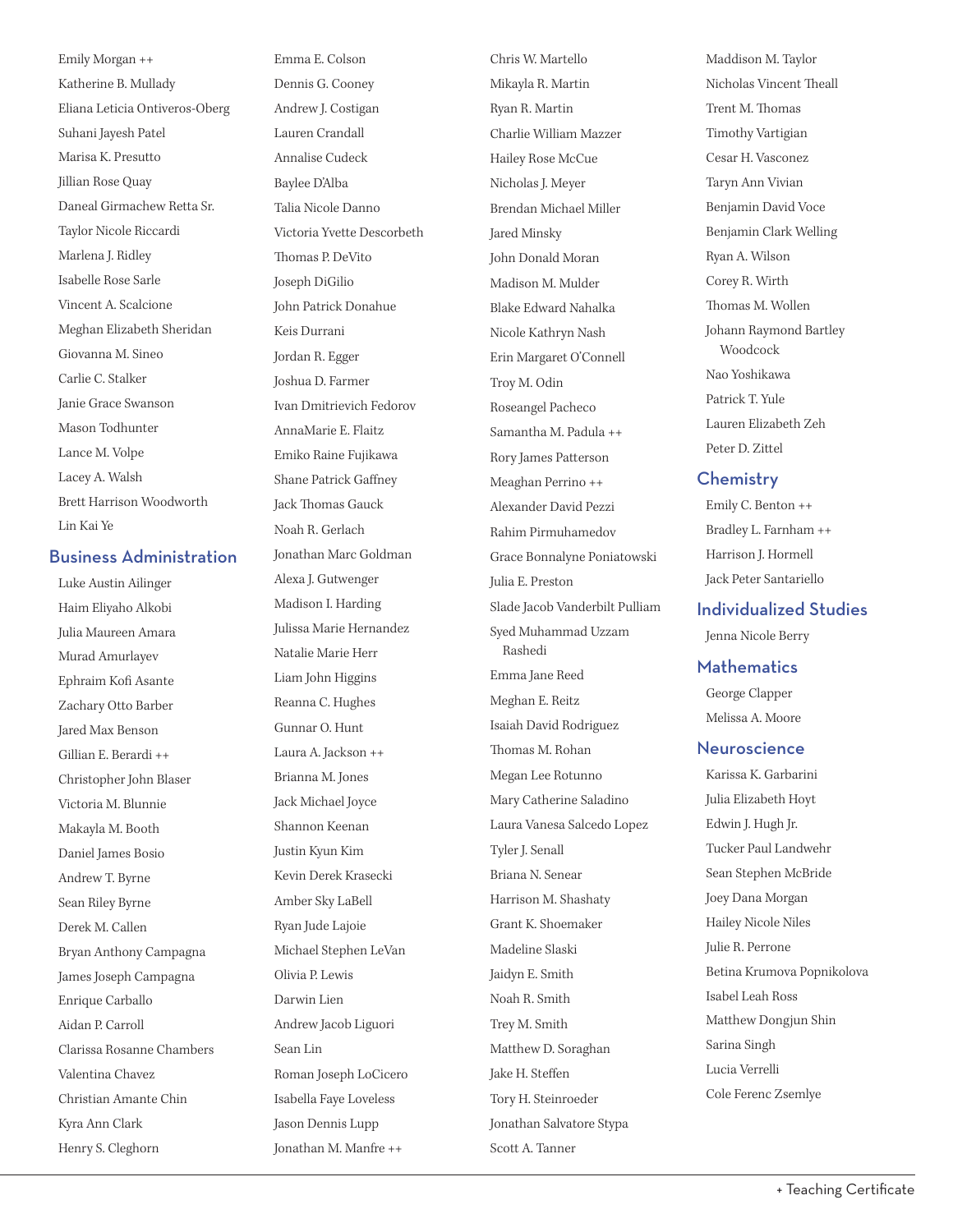(andidates for Degree, Bachelor of Science in Cducation

# Childhood Education Claire S. Kim Laura Elizabeth Boysen with Special Education Rebecca Kirchberger Adrienne Cieniawski Braico

Katelyn R. Haefele **Early Childhood and** Brianna Marie Jehle Hannah Lynn Jewell Samantha C. Bancroft Jenna A. Kader Jillian Johnson Jenna R. Berry Emily Jean Kehoe

Nicole Elizabeth Accorso Amanda Lee Lapiana Lauren Brewer Angela Rose Aguglia Allegra Monet Learn Rachel A. Brown Megan Elizabeth Ange Allison Marie Leonard Emily A. Button Sarah Kathryn Barber Nicolette Marciana Sabrina A. Claus Jillian Bergman Aeryn Marie Massenza Emily Elizabeth Cook Danielle Nicole Bethel Arvilla Grace Mast Ericka L. Core Reagan S. Bowen Abagail C. Mattison Kathleen Olivia Cushing Alaina Louise Bowman Brianna Catherine McConnell Katelyn Eleanor Daniels Alysa M. Brino Emily Julia McLeer Julia Rose Dell Aquila Cassidy Brusseler Amanda Katherine Mele Bella Jade Demanuel Rachel C. Butchen Tyler James Monell Rachel A. Dems Kaitlyn T. Byrne Tiffany A. Montesdeoca Cayley Lauren Dickens Victoria Lyn Cacioppo Katherine E. Munn Alexandra L. Dickson Ivy E. Carey Diana Michelle Musco Olivia DuBois Kyle Jeffery Caster Megan Leigh Palmer Makenna Lynn Fraboni Emma B. Celt Nicole L. Palmer Starr P. Franklin Paige Marie Chaput Molly A. Perrone Shaun Andrew Gacio Katelyn Emily Church Anne Katherine Pinkerton Erin M. Garone Emma Clar Julia Mae Postilli Claire K. Gaynor Angela Ann Consalazio Samantha Michelle Pundt Jennifer Christine Gill Daniella N. Cornelia Marissa Haylee Regal Anna Vincenza Gilroy Caroline Ann Crimmins Mackenzie Elizabeth Roberts Melissa Gof Juliet Carol Deines Nora Ann Shine Abigail Melissa Gorinshek Austin Robert Domenico Marissa R. Torcello Alysa Marie Green Maxwell Charles Eckerson Tali S. Trezza Jaelyn J. Green Madison Alicia Fennell Genevieve R. Tripoli Valerie A. Groccia Johnna E. Finster Jenna VanDewalker Erin Madison Harkenrider Emma Kate Flaherty Grace A. Vanputte Nicole A. Hart Brooke Marie-Devi Francis Alexandra Marie Welker Dana Nicole Hernandes Leah Rebecca Fried Maegan Destiny White Angela Nicole Isaman Sarah Isabel Gardos Jenna L. Willey Bryan S. Ivey Jacob Alexander Goldberg Julianna M. Wolf Autumn Marie Jefery

# Madison Jasinski **Childhood Education** Madison L. Justinger

Emma Annonio Tallia Maness Parker Brooks Baldwin Cavotti

Nathan A. Knickerbocker Bailey T. Konen Anna Kathryn Krebbeks Emma M. Kwiatkowski Carey Ann Land Claire Lenihan Emily Elizabeth Lopez Jessica Anne Mahoney Julia E. McDonald Micaela Grace Moretto Ashley C. Osterman Victoria M. Padula Alexa M. Palotta Kelly Jessica Perkins Jack C. Riccio Kerstyn Marielle Sage Makena Caroline Scarlata Valentina M. Scotto Esra Nur Serbetci Jillian Ann Serrano Elizabeth Smalley Anna Rose Soergel Madeline C. Sullivan Taylor R. Tisdale Skyler Ben Todtfeld Alyssa M. Tunnera Jillian R. Valvo Samantha Carol VanCassele Michaela VanWormer Kelsey L. Villone Nicole Rose Voci Madison Riley Waddell Abigail R. Wendler Erin E. Wendling Lauren Alexandra Wilson Michaela Annmarie Wright Ezgi Yildirim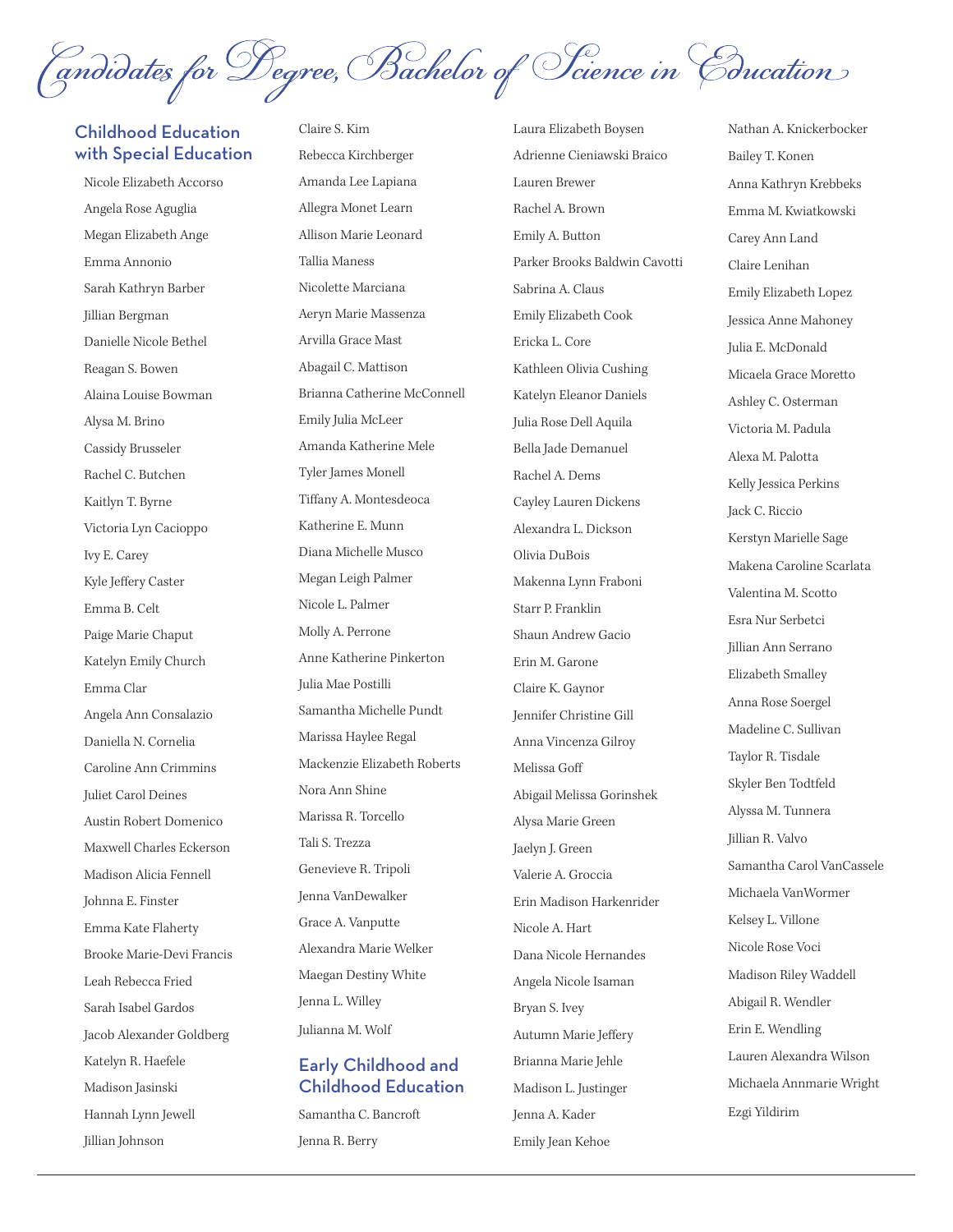Greetings from the Alumni Association

*May 21, 2022 Dear Geneseo Graduate,* 

On behalf of the Office of Alumni Relations and the SUNY Geneseo Alumni Association (SGAA), congratulations on your achieve*ment and welcome to the Geneseo alumni community! You are now one of the newest members of the SGAA—a strong network of more than 63,000 alumni who span the globe.* 

and faculty. Take advantage of the many opportunities to stay connected and forge new relationships with alumni along the way. *No matter where life takes you, Geneseo is a place you can call home. Maintain friendships and connections with fellow classmates* 

Get involved with the SGAA! Organize a Geneseo regional event where you live or participate in alumni affinity activities. Attend *regional and Geneseo campus events, join the Alumni Book Club, take part in lifelong learning opportunities, and sign up for the Alumni Career Advisor Network. Follow the Geneseo Alumni Facebook page and join the SUNY Geneseo Alumni LinkedIn group.* 

*Again, congratulations on reaching this important milestone and welcome to a growing alumni community. Once a Knight, always a Knight! Geneseo alumni possess a strong sense of community, value kindness and loyalty, and make a positive impact in the world. If you should fnd yourself in the area, please do not hesitate to visit us at Campus House on Main Street. We will be more than happy to answer any questions you may have and fll you in on what is happening around campus.* 

The Office of Alumni Relations and the SUNY Geneseo Alumni Association wish you success in all your endeavors.

*Sincerely,* 



Hather Phaldenado

*Heather Hofman Maldonado '95 Amanda McCarthy President, SUNY Geneseo Alumni Association Director of Alumni Relations* 



M. Mccashy



*P.S. Stay connected to your Geneseo community! Visit<www.geneseo.edu/alumni> and join U-Knight. Submit a class note, update your contact information (every time your address changes), search for alumni events happening on campus or in your region, and visit the e-yearbook to reminisce.* 

# SUNY Geneseo Alumni Association

Heather Hofman Maldonado '95, *President*  Doug Dickman '89, *Vice President*  Marissa Lewis '10, *Secretary*  Amanda McCarthy, *Director of Alumni Relations*  Cassie Allen '14 Donna Dickinson Breskin '80 Stephanie Brown '04 Brock Bufum '02 Ben Conard '16 Kate DeForest '93 Kris Heeres '06 Maddy Hymowitz '24

Michele Miller Krause '89 Sandra Kupprat '90 Dave Miller '90 Rachel Laber Pulvino '10 Valarie Scott '82 Clint Sugnet '09 Anne Irwin Tillinghast '96 Rahamatu Wright '02 Denise A. Battles, *Ex-Officio College President*  Ellen Leverich '90, *Ex-Officio Vice President for College Advancement*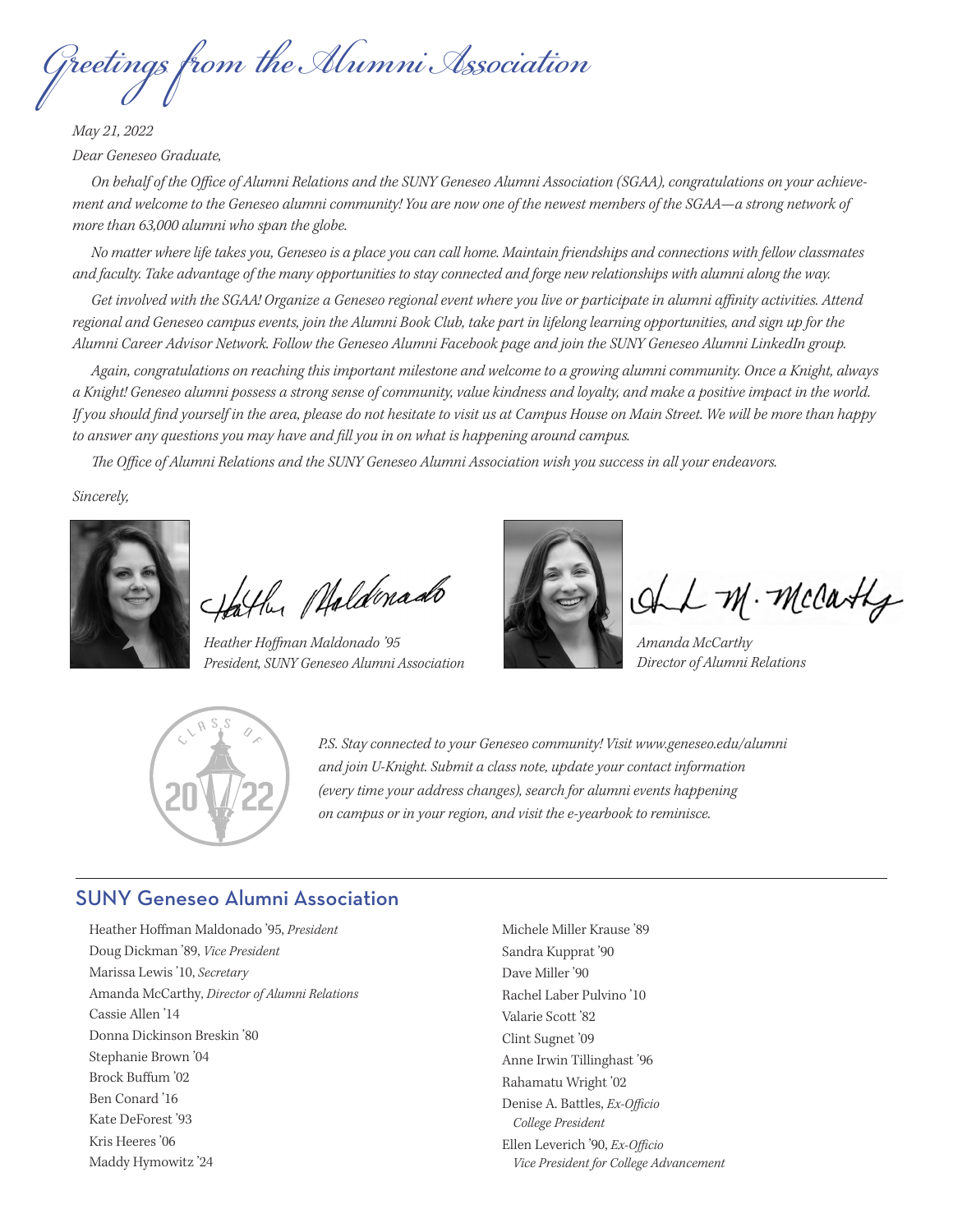Geneseo's Mision, Vision, and Values Our Mission

We are a distinctive public liberal arts college that welcomes and inspires students to develop their knowledge and skills to build a better world. Our supportive, inclusive community is exceptional in cultivating creativity, engagement, and discovery. We find strength in diversity, joy in growth, and fulfllment in lifelong learning.

# Our Vision

Geneseo will be recognized widely for demonstrating the enduring power of a public liberal arts education.

# Our Values

The Geneseo campus community is guided by our beliefs in and commitments to the following values:

- **Learning:** embracing high expectations for intellectual inquiry, critical thinking, scholarly exploration, and personal growth
- **Creativity:** empowering a spirit of innovation that inspires intellectual curiosity, self-expression, and problem-solving
- **Belonging:** welcoming a diverse campus community that supports and celebrates diferent identities, promotes equity and inclusion, and respects the ideas and contributions of each individual
- **Civic engagement:** encouraging active participation grounded in self-refection, empathy, and an ethical commitment to the common good of our local and global communities
- **Sustainability:** building a culture of well-being that integrates and applies principles of environmental, social, and economic stewardship informed by an understanding of the past and our obligations to the future

University Officials

### State University of New York Board of Trustees

Merryl H. Tisch, *Chair* **Keith Landa** Cesar Perales, *Vice Chair* **Eunice A. Lewin** Joseph W. Belluck Stanley S. Litow Courtney Eagles Burke Richard Socarides Eric Corngold Edward M. Spiro Marcos Crespo Cary F. Staller Robert J. Duffy Camille Joseph Varlack James Haddon Christy Woods Bradley Hershenson

### Geneseo Foundation Board of Directors

Denise A. Battles, *College President*  Ellen Leverich '90, *Vice President for College Advancement and Executive Director*  John A. Gleason '87, *Chair*  Robert E. Walley '83, *Vice Chair*  Robert Murray '83, *Treasurer*  Clare M. Cusack '96, *Secretary*  Michael C. Barkman '96 Kathy Acierno Baron '83 Rajesh Bellani '95 Mollene Benison '97 Barbara K. Bilodeau '86 Jessica L. Blair '00 John T. Camiolo '86, P'14 Kevin M. Canty '77 Thomas Henk '92 Stephen R. Huebner '90 David E. Klein '85 Padraic McConville '04 Martin R. Miskell '86 John F. O'Malley '85

Timothy S. Ostrander '03 Paul R. Peterman '80 Jessica Savage '98 Valarie A. Scott '82 Jonna Shutowick '88 George W. Speedy '71 Anne I. Tillinghast '96 David S. Wolf '97 Laura Benjamin '22, *Ex-Officio*, *President, Geneseo Student Association*  Julie L. Buehler '89, *Ex-Officio*, *Vice President for Finance and Administration*  Heather Hofman Maldonado '95,  $Ex$ -Officio, President, SGAA Amy Sheldon '90, *Ex-Officio*, *Chair, College Senate*  Robert D. Wayland-Smith, P'93, P'98, *Ex-Officio*, *Chair*, *Geneseo College Council* 

# SUNY Geneseo College Council

| Robert D. Wayland-Smith |
|-------------------------|
| P'93, P'98, Chair       |
| Iris Banister '70 MS    |
| Laura Benjamin '22      |
| Melisza Campos '01      |

Jill Yonkers Emmons '96 A. Gidget Hopf '72 Judith Hunter Christian N. Valentino '95

### SUNY Geneseo President's Cabinet

Denise A. Battles, *President* Ellen Leverich '90, *Vice President*  Stacey M. Robertson, *Provost and* for College Advancement<br>Vice President for Academic Affairs robbie r. routenberg '05, *Vice President for Academic Affairs* Julie Buehler '89, *Vice President for Chief Diversity Officer*<br>*Finance and Administration* Costas Solomou, *Vice* Kerri Howell '97, *Chief Communi- for Enrollment Management*   $\alpha$ *cations and Marketing Officer* Michael Taberski, *Vice President* Wendi Kinney, *Chief of Staff* for Student and Campus Life

# *Finance and Administration* Costas Solomou, *Vice President*

### Current SUNY Geneseo Distinguished Faculty

Intekhab Alam, *Distinguished Teaching Professor, Business*  Lynette Bosch-Burroughs, *Distinguished Professor, Art History*  Ganie DeHart, *Distinguished Teaching Professor, Psychology*  Beverly Evans, *Distinguished Teaching Professor, French and Western Humanities*  Kurt Fletcher, *Distinguished Teaching Professor, Physics*  Gerard Floriano, *Distinguished Service Professor, Music*  Charles Freeman, *Distinguished Teaching Professor, Physics*  Robert Goeckel, *Distinguished Professor, Political Science and International Relations* 

Harry Howe, *Distinguished Teaching Professor, Business*  Avan Jassawalla, *Distinguished Professor, Business*  Christopher Leary, *Distinguished Teaching Professor, Mathematics*  Beth McCoy, *Distinguished Teaching Professor, English*  Michael Oberg, *Distinguished Professor, History*  Stephen Padalino, *Distinguished Teaching Professor, Physics*  Wendy Pogozelski, *Distinguished Teaching Professor, Chemistry*  Dennis Showers, *Distinguished Service Professor, Education*  Mary Ellen Zuckerman, *Distinguished Service Professor,* 

*Business*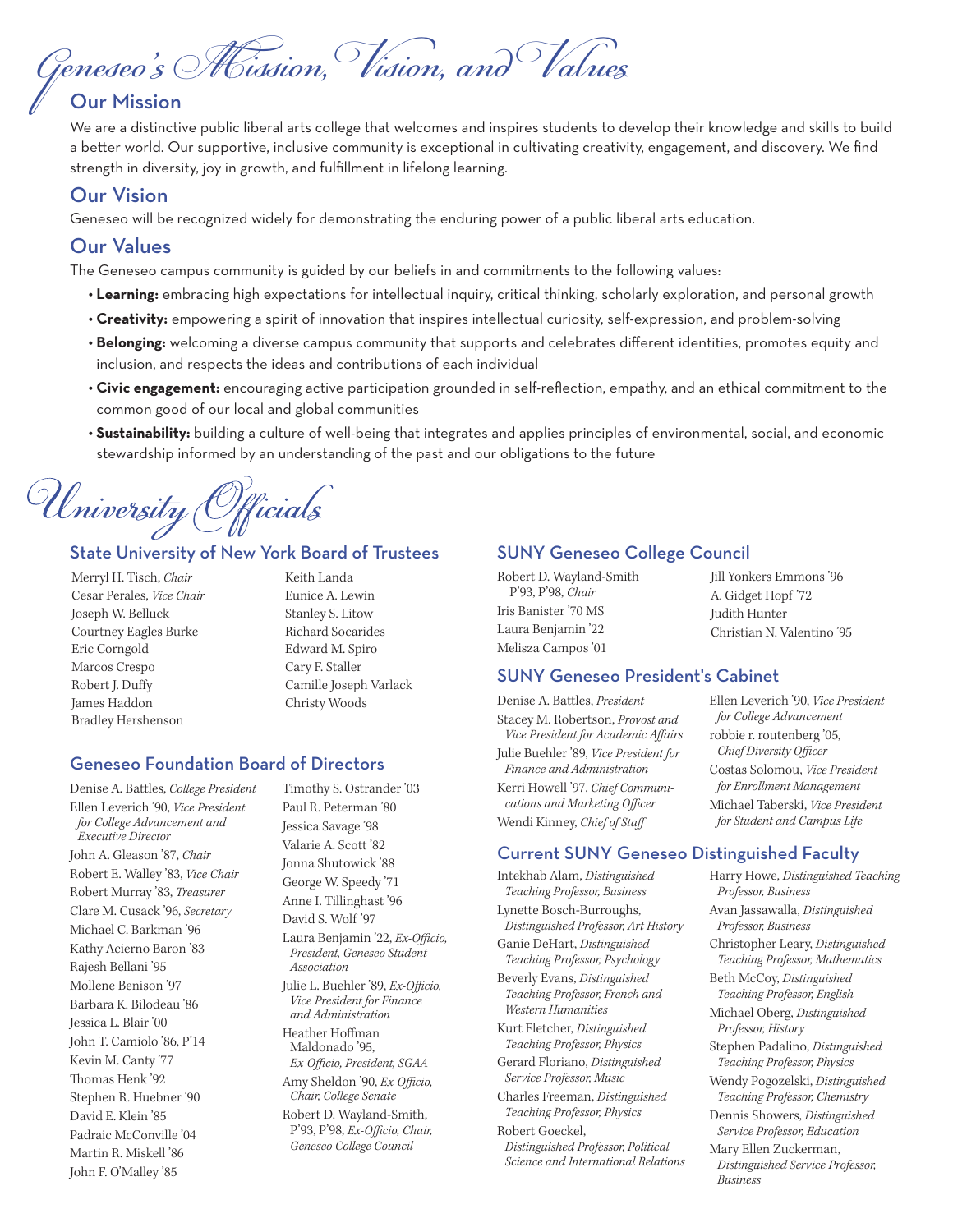deneral (cremony Information)

• Smoking is not permited inside the Merrit Athletic Center at any time. Individuals who wish to smoke must do so 25 feet from any campus building.

• As a courtesy to all spectators, the use of cell phones is not permited during the ceremony. Please silence your cell phone and refrain from using it for calls during the ceremony.

• Ushers (in STAFF apparel) and University Police are available at all times for assistance and information.

• Family picture taking is welcome from your individual seat. As a courtesy to all spectators, please do not approach the stage area. A professional photographer will take a photo of each graduate as they approach the stage and then one on stage as they are congratulated. Proofs will be sent to your home with the option of purchase.

• Following the ceremony, please move to a location away from the arena. Please do not wait outside the arena. This will help alleviate congestion and long waits.

• Lost items may be claimed at a Lost and Found located in the Roundtable Room in the lobby of Merritt Athletic Center. Items not claimed by the close of commencement activities can be claimed in the University Police Office, Schrader Hall, Room 19.

### Restrooms

Restrooms are available in the lower level of Merrit. There are two sets, one on the south facing wall as you enter the arena from the foor and the others on the opposite side on the north facing wall overlooking the back of Merritt Athletic Center.

Restrooms on the lower level can be accessed by exiting the main upper doors and using stairs or elevator to the lower level or by exiting the hallway to the northeast on the jogging track (follow restroom sign). Please note between 9:45–10 a.m. and 1:45–2 p.m. the access is restricted this way due to the procession of graduates using the hallway.

Portable restrooms are available in two locations and both are accessible by wheelchair. One unit is located on the south side of Merritt by the overhead door that is used for mobility impaired entrance and exit to the arena. The other is out the northwest exit area, floor level.

### First Aid

 (GFR) and is available from 8 a.m. to 5 p.m. on Commencement First aid is provided by the Geneseo First Responders Day. Uniformed members are in the Workout Room on the lower level of the arena. Ask an usher to direct you if you need assistance.

### Ambulance

In the event that an individual requires a transport for medical services, an ambulance and local medical professionals are on duty to assist.

### Shutle Service

A shutle will run to and from the Merrit Athletic Center to the outlying parking areas before and after each ceremony. Afer each ceremony, shutles will make stops near the College Union Plaza in addition to the parking areas.

### Barnes and Noble Bookstore

Looking to grab some last minute Geneseo swag? The bookstore, located in the MacVitie College Union will be open 8 a.m.–5 p.m. today.

### Emergency Evacuation

In the unlikely event the arena needs to be evacuated, we ask each person to exit via the closest exit located in each corner of the arena.

Geneseo staff will then assist by directing you to the nearest point of shelter.

Hma Floter éeneseo Music and Lyrics by Ray Agnew Shine the sun down on her halls of wis – dom where mem – 'ries lin - ger and our thoughts re – main Sing her prais – es out a – cross the val – ley that e – choes our re – frain Gen – e – se – o, Gen – e – se – o, send us on our way, \_\_\_\_\_\_\_\_\_\_\_\_\_\_\_\_\_\_\_\_ Gen – e – se – o, Gen – e – se – o, with our life's work we'll re – pay.